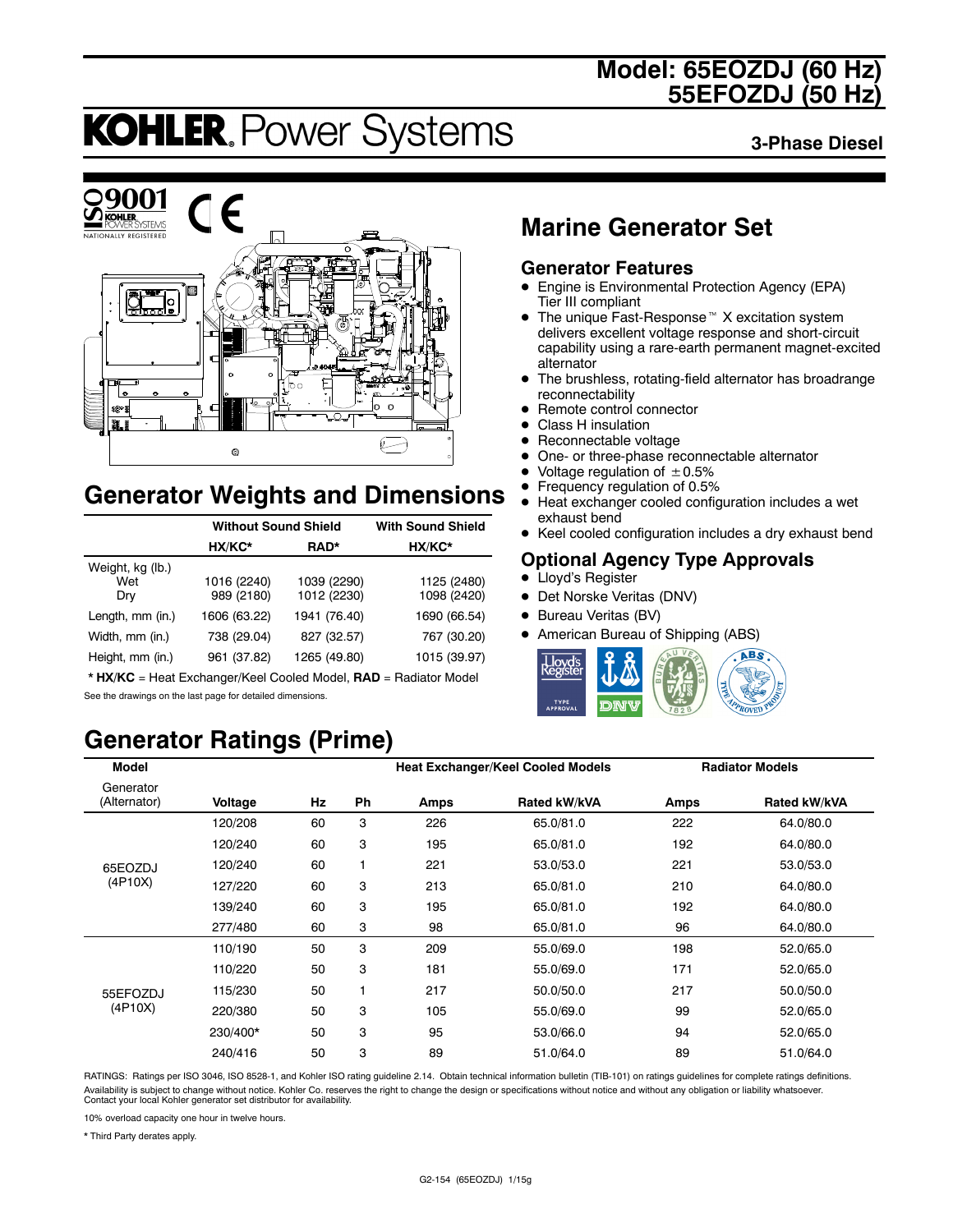# **Application Data**

#### **Lubrication**

| <b>Engine Specifications</b>   | 60 Hz                  | 50 Hz                   | <b>Lubricating System</b>                                            |  |
|--------------------------------|------------------------|-------------------------|----------------------------------------------------------------------|--|
| Type                           | Inline, 4-cycle        |                         | Oil pan capacity with filter, L (U.S. qt.)                           |  |
| Number of cylinders            | 4                      |                         | Type                                                                 |  |
| Firing order                   | $1 - 3 - 4 - 2$        |                         |                                                                      |  |
| Aspiration                     |                        | Turbocharged            | <b>Operation Requirements</b>                                        |  |
| Displacement, L (cu. in.)      |                        | 4.5 (275)               | <b>Air Requirements</b>                                              |  |
| Bore and stroke, mm (in.)      |                        | 106 x 127 (4.17 x 5.00) |                                                                      |  |
| Compression ratio              | 16:1                   |                         | Engine combustion air requirements,<br>$m^3$ /min. (cfm)             |  |
| Combustion system              |                        | Direct injection        | Max. air intake restriction, kPa (in. $H_2O$ )                       |  |
| Rated rpm                      | 1800                   | 1500                    | Cooling air required for generator set at                            |  |
| Maximum power at rated rpm, HP | 99<br>82               |                         | 50 $\degree$ C (122 $\degree$ F) ambient, m <sup>3</sup> /min. (cfm) |  |
| Cylinder block material        | Cast iron              |                         | HX/KC*<br>RAD*                                                       |  |
| Cylinder head material         | Cast iron              |                         | Exhaust flow, $m^3/m$ in. (cfm)                                      |  |
| Piston rings                   | 2 compression/1 oil    |                         | Exhaust temp., $^{\circ}$ C ( $^{\circ}$ F)                          |  |
| Crankshaft material            | Forged steel           |                         | Max. allowed exhaust backpressure,                                   |  |
| Connecting rod material        | Forged steel           |                         | kPa (in. $H2O$ )                                                     |  |
| Governor type                  | Electronic isochronous |                         | <b>Fuel Consumption</b>                                              |  |
|                                |                        |                         |                                                                      |  |

#### **Engine Electrical**

| <b>Engine Electrical System</b>         | 60 Hz                                            | 50 Hz |
|-----------------------------------------|--------------------------------------------------|-------|
| Battery, voltage                        | 12- or 24-volt spec<br>isolated ground, standard |       |
| Battery, charging (12 volt)             | 75 amp                                           |       |
| Battery, charging (24 volt)             | 50 amp                                           |       |
| Battery, recommendation (min., 12 volt) | 625 CCA                                          |       |
| Starter motor                           | Gear-reduction type                              |       |

#### **Cooling**

**Engine**

| <b>Cooling System</b>                                      |                | 60 Hz                      | 50 Hz       |  |
|------------------------------------------------------------|----------------|----------------------------|-------------|--|
| Capacity, L (U.S. qt.) (approx.),                          | HX/KC*<br>RAD* | 14 (15)<br>24.6 (26)       |             |  |
| Cooling type,                                              | HX*<br>RAD*    | Heat exchanger<br>Radiator |             |  |
| Seawater pump type,                                        | HX/KC*         | John Deere gear driven     |             |  |
| Seawater pump suction lift,<br>maximum, m (ft.),<br>HX/KC* |                | 3.0(10.0)                  |             |  |
| Heat rejected to jacket water at rated kW.                 |                |                            |             |  |
| kW (Btu/min.)                                              |                | 75.4 (4292)                | 64.2 (3654) |  |
| Engine water pump flow, Lpm (gpm)                          | 106 (28)       | 83 (22)                    |             |  |
| Seawater pump flow, Lpm (qpm), HX/KC*                      | 90 (24)        | 76 (20)                    |             |  |

#### **Fuel**

| 60 Hz                                           | 50 Hz |
|-------------------------------------------------|-------|
| Diesel fuel specified to<br>EN 590 or ASTM D975 |       |
| <b>Flectric</b>                                 |       |
| <b>High Pressure</b><br>Common Rail (HPCR)      |       |
| Mechanical                                      |       |
| 2.4(7.9)                                        |       |
|                                                 |       |

\* **HX** = Heat Exchanger, **KC** = Keel Cooled, **RAD** = Radiator Model

| <b>Lubricating System</b>                  | 60 Hz    | 50 Hz |
|--------------------------------------------|----------|-------|
| Oil pan capacity with filter, L (U.S. qt.) | 14 (15)  |       |
| Type                                       | Pressure |       |

| <b>Air Requirements</b>                                                                                                                                                | 60 Hz                                      | 50 Hz                                      |
|------------------------------------------------------------------------------------------------------------------------------------------------------------------------|--------------------------------------------|--------------------------------------------|
| Engine combustion air requirements,<br>$m^3/m$ in. (cfm)                                                                                                               | 6.1(215)                                   | 4.2 (148)                                  |
| Max. air intake restriction, kPa (in. $H_2O$ )                                                                                                                         | 6.25(25)                                   | 6.25(25)                                   |
| Cooling air required for generator set at<br>50 $\degree$ C (122 $\degree$ F) ambient, m <sup>3</sup> /min. (cfm)<br>HX/KC*<br>RAD*<br>Exhaust flow, $m^3/m$ in. (cfm) | 18.12 (640)<br>135.9 (4800)<br>14.74 (521) | 15.72 (555)<br>113.3 (4000)<br>10.51 (371) |
| Exhaust temp., °C (°F)                                                                                                                                                 | 452 (846)                                  | 482 (900)                                  |
| Max. allowed exhaust backpressure,<br>kPa (in. $H_2O$ )                                                                                                                | 7.5(30)                                    | 7.5(30)                                    |
| <b>Fuel Consumption</b>                                                                                                                                                | 60 Hz                                      | 50 Hz                                      |
| Diesel, Lph (gph) at % load                                                                                                                                            |                                            |                                            |
| 100%                                                                                                                                                                   | 20.21 (5.34)                               | 16.88 (4.46)                               |
| 75%                                                                                                                                                                    | 15.59 (4.12)                               | 12.79 (3.38)                               |

#### **Engine Features**

• One-side serviceability of fuel system, lubrication system, and air cleaner

50% 10.97 (2.90) 8.74 (2.31) 25% 6.32 (1.67) 4.65 (1.23)

- Low oil pressure cutout
- High water temperature cutout
- Loss of coolant cutout
- Overcrank cutout
- Belt guard
- Optional digital gauge
- Disposable oil filter
- Extended oil drain
- PTO options: 12- or 24-volt electric clutch

#### **Controller Features**

- A graphical display and pushbutton/rotary selector dial provide easy, local data access.
- $\bullet$  Measurements are selectable in metric or English units.
- $\bullet$  The controller supports Modbus<sup>®</sup> protocol with serial bus (RS-485) or Ethernet networks.
- Scrolling display shows critical data at a glance.
- Graphical display of power metering (kW, kVA, V, I, PF, and VAR).
- $\bullet$  Integrated hybrid voltage regulator providing  $\pm 0.5\%$  regulation.
- $\bullet$  Built-in alternator thermal overload protection.

Modbus<sup>®</sup> is a registered trademark of Schneider Electric.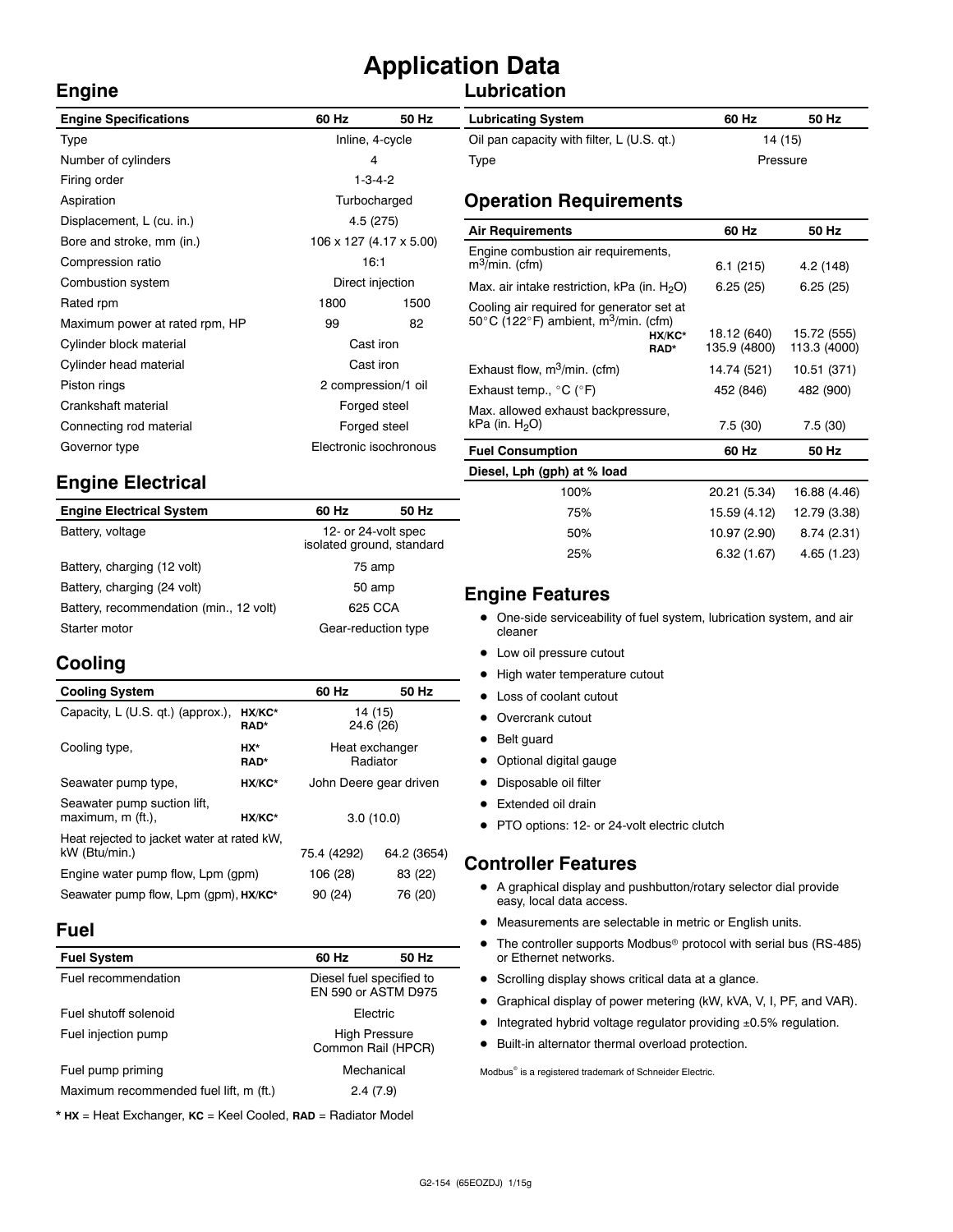### **Decision-Maker<sup>®</sup> 3500 Paralleling Controller**



Provides advanced control, system monitoring, and system diagnostics for optimum performance and compatibility. The Decision-Maker<sup>®</sup> 3500 controller uses a patented hybrid voltage regulator and unique software logic to manage alternator thermal overload protection features normally requiring additional hardware. Additional features include:

- AC Output Voltage Regulator Adjustment. The voltage adjustment provides a maximum adjustment of  $\pm$  10% of the system voltage.
- Alarm Silence. The controller can be set up to silence the alarm horn only when in the AUTO mode for NFPA-110 application or Always for user convenience.
- Alternator Protection. The controller provides generator set overload and short circuit protection matched to each alternator for the particular voltage/phase configuration.
- Automatic Restart. The controller automatic restart feature initiates the start routine and recrank after a failed start attempt.
- **Cyclic Cranking.** The controller has programmable cyclic cranking.
- **ECM Diagnostics.** The controller displays engine ECM fault code descriptions to help in engine troubleshooting.
- Engine Start Aid. The configurable starting aid feature provides customized control for an optional engine starting aid.
- **Event Logging.** The controller keeps a record (up to 1000 entries) for warning and shutdown faults. This fault information becomes a stored record of system events and can be reset.
- $\bullet$  Historical Data Logging. Total number of successful starts of the generator is recorded and displayed.
- Integrated Hybrid Voltage Regulator. The voltage regulator provides  $\pm$  0.5% no-load to full-load RMS voltage regulation with three-phase sensing.
- Lamp Test. Press the alarm silence/lamp test button to verify functionality of the indicator lights.
- LCD Display. Adjustable contrast for improving visibility.
- Measurement Units. The controller provides selection of English or metric displays.
- **Power Metering.** Controller graphical display provides voltage, current, power factor, kW, kVA, and kVAR.
- Programming Access (USB). Provides software upgrades and diagnostics with PC software tools.
- **Remote Reset.** The remote reset function supports acknowledging and resetting faults and allows restarting of the generator set without going to the master control switch off/reset position.
- Run Time Hourmeter. The generator set run time is displayed.
- **Time Delay Engine Cooldown (TDEC).** The TDEC provides a time delay before the generator set shuts down.
- Time Delay Engine Start (TDES). The TDES provides a time delay before the generator set starts.
- $\bullet$  Voltage Selection Menu. This menu provides the capability to switch the generator output voltage. NOTE: Generator set output leads may require reconnection.
- **Paralleling Functions:** 
	- $\bullet$  Bus sensing
	- First on logic
	- $\bullet$  Synchronizing
	- $\bullet$  Communication based isochronous load sharing
	- Droop load sharing
	- External controlled load sharing via analog bias signals

### **Alternator Specifications**

#### **Alternator Specifications**

| <b>Specifications</b>                                                                                | <b>Alternator</b>                                                          |
|------------------------------------------------------------------------------------------------------|----------------------------------------------------------------------------|
| Manufacturer                                                                                         | Kohler                                                                     |
| Type                                                                                                 | 4-pole, rotating-field                                                     |
| Exciter type                                                                                         | Brushless, rare-earth<br>permanent-magnet                                  |
| Number of leads                                                                                      | 12, reconnectable                                                          |
| Voltage regulator                                                                                    | Solid state, volts/Hz                                                      |
| Insulation: NFMA MG1                                                                                 |                                                                            |
| Material                                                                                             | Class H                                                                    |
| Temperature rise                                                                                     | 115°C                                                                      |
| Bearing: number, type                                                                                | 1, sealed                                                                  |
| Coupling                                                                                             | Flexible disc                                                              |
| Amortisseur windings                                                                                 | Full                                                                       |
| Voltage regulation, no load to full load                                                             | ± 0.5%                                                                     |
| One-step load acceptance per NFPA 110<br>Peak motor starting kVA:<br>480 V, 400 V<br>4P10X (12 lead) | 100% of rating<br>(35% dip for voltages below)<br>275 (60 Hz), 220 (50 Hz) |

#### **Alternator Features**

- NEMA MG1, IEEE, and ANSI standards compliance for temperature rise and motor starting.
- Capable of sustained line-to-neutral short circuit current of up to 300% of the rated current for up to 2 seconds. (IEC 60092-301 short-circuit performance.)
- Sustained short-circuit current enabling downstream circuit breakers to trip without collapsing the alternator field.
- Self-ventilated and dripproof construction.
- Vacuum-impregnated windings with epoxy varnish for dependability and long life.
- Superior voltage waveform from a two-thirds pitch stator and skewed rotor.

#### **Optional Accessories**

- $\bullet$  Modular sound shield manufactured with 5052-H32 aluminum in powder-coated Matterhorn white
- Circuit breakers
- $\bullet$  Remote digital display
- Remote monitoring, start/stop panel with wiring harness for connection to the generator controller
- Duplex fuel filter
- $\bullet$  Siphon break
- Remote connection/extension harness
- Oil level indicator (high/low)
- Low coolant level indicator
- Electric front clutch power takeoff (PTO) 12- or 24- volt